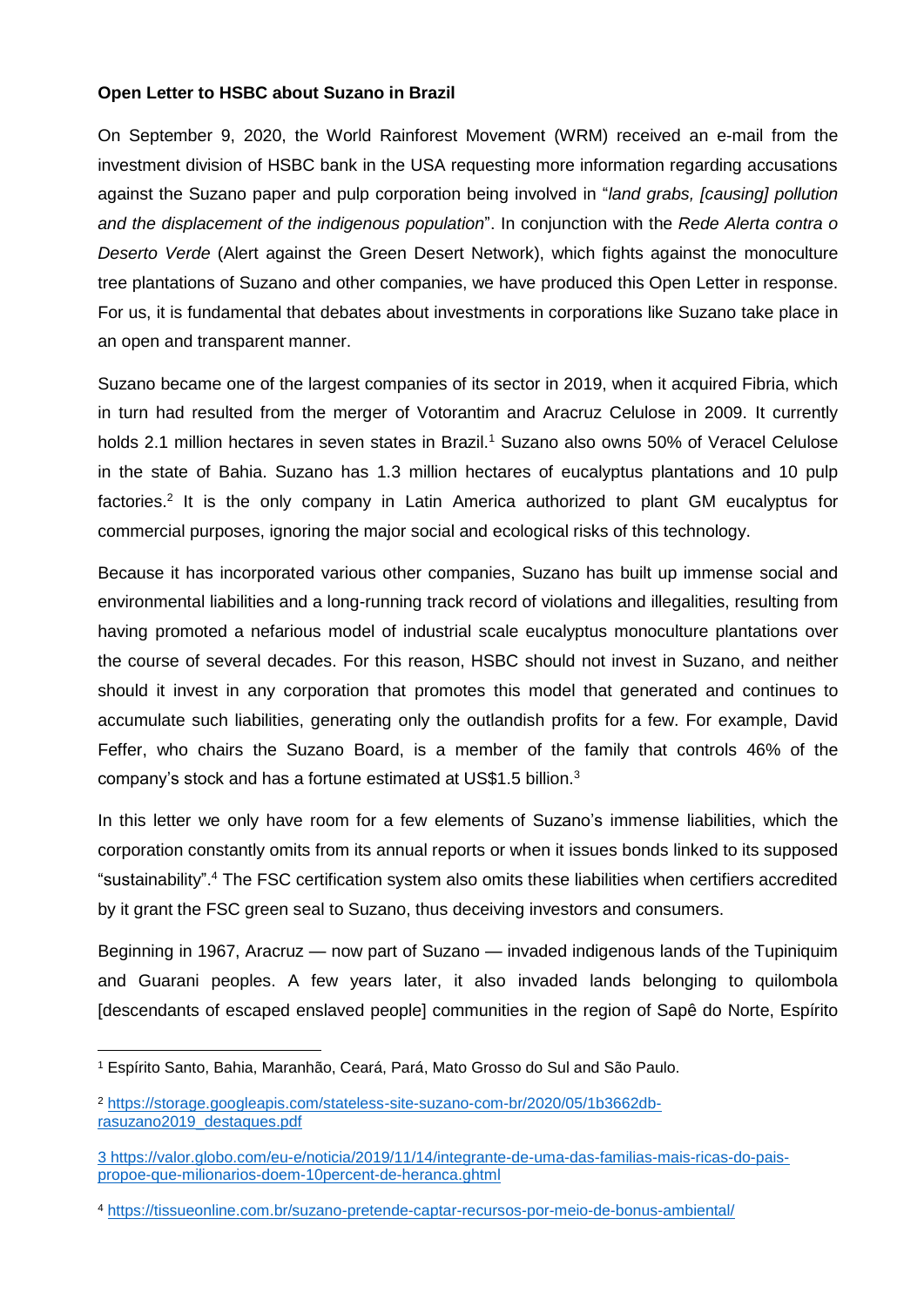Santo state. More that 30 indigenous villages and dozens of quilombola communities were wiped off the map. After a long struggle, the indigenous peoples won the demarcation of part of their traditional territory in 2007. However, the federal government has not yet demarcated the territories already identified as belonging to the quilombola communities, hence perpetuating the illegal occupation of this land by Suzano. Over the years, the dwellers of these black communities have been persecuted and criminalized for gathering wood left behind by the company to make charcoal, because Suzano has done away with the minimal conditions for communities to maintain their way of life and well-being.<sup>5</sup> Tired of waiting for the demarcation of their lands, quilombola communities have taken back small parts of their territory over the course of the last ten years. They have created eucalyptus-free areas where the soil has been rehabilitated, and are producing healthy food and planting native trees. Although those lands are coming back to life, the threat of expulsion by Suzano is constant. Considering the HSBC response<sup>6</sup> to this year's "Black Lives Matter" mobilization in the USA, we ask the bank: do the black lives of quilombola communities in Brazil matter to HSBC, too?

The crime of seizing public land (known as *terra devoluta,* land without a specified designation), that cannot legally be in the hands of private companies is an essential part of Suzano's liabilities. A 2002 Parliamentary Inquiry Committee (CPI) into Aracruz Celulose by the Espírito Santo state Legislative Assembly showed how the corporation, between 1973 and 1975, forged documents and regularized in an illegal fashion its possession of at least 65 areas of *terras devolutas*, amounting to approximately 13,000 hectares, in order to plant eucalyptus. <sup>7</sup> The corporation told its employees to make false statements in writing, declaring that they were working those lands, to be able to request title to them. Many of these employees later gave witness statements saying that after the deeds were granted, the lands were passed on to Aracruz. The Espírito Santo State Solicitor's Office was urged in 2004<sup>8</sup> to request the return of these lands, and sent the request in 2005 to IDAF, the state institute responsible for the land question in Espírito Santo. But they remain illegally in the hands of Suzano. The full extent of the *terras devolutas* seized in the past and controlled to this day by the corporation remains unknown. Equally unknown is the number of dwellers expelled and relegated to extreme poverty because of this crime.

While on the one hand the Tupiniquins and Guaranis did win back part of their lands, on the other it is also a fact that there continue to be enormous liabilities. They never got back the forests, rivers, fauna and flora, and the fertile land that, together, used to create the conditions for their way of life. Suzano was never held accountable for these crimes. We stress another extremely

**.** 

<sup>5</sup> [https://wrm.org.uy/pt/artigos-do-boletim-do-wrm/secao1/brasil-violencia-e-destruicao-da-aracruz-no](https://wrm.org.uy/pt/artigos-do-boletim-do-wrm/secao1/brasil-violencia-e-destruicao-da-aracruz-no-espirito-santo/)[espirito-santo/](https://wrm.org.uy/pt/artigos-do-boletim-do-wrm/secao1/brasil-violencia-e-destruicao-da-aracruz-no-espirito-santo/)

<sup>6</sup> <https://www.hsbc.com/who-we-are/hsbc-news/hsbc-sets-out-race-commitments>

<sup>7</sup> <https://pt.scribd.com/doc/47770986/Aracruz-Credo-40anos-de-Violacao-e-Resistencia-no-ES>

<sup>8</sup> Protocol 28212827, dated August 17, 2004.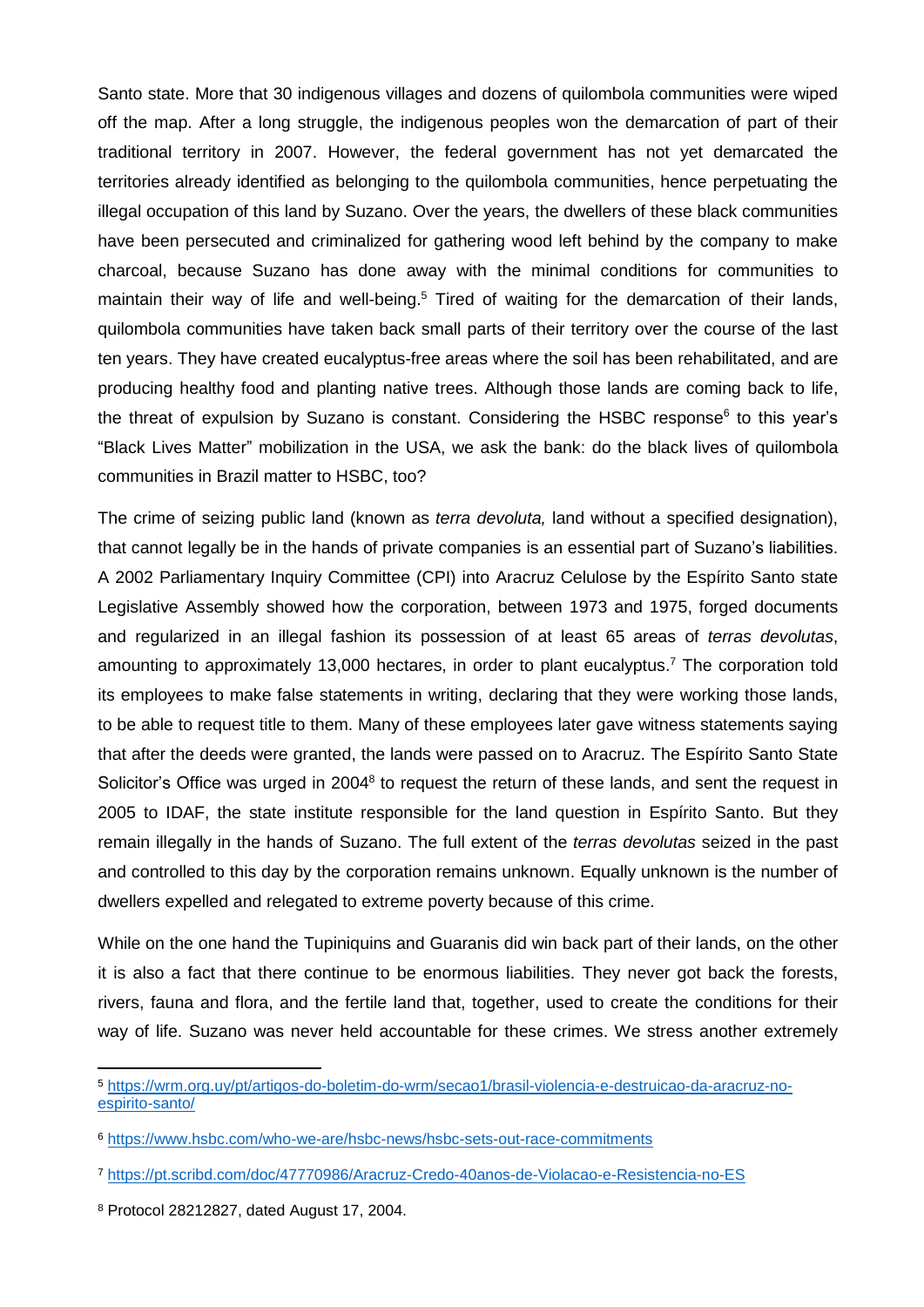serious element of Suzano's liability vis-à-vis indigenous peoples: at the height of the last stage of the struggle for land against Aracruz Celulose, between 2005 and 2007, the corporation promoted a racist campaign<sup>9</sup> against the Tupiniquin and the Guarani, producing an anthropological opinion and a pamphlet, racist in content, that was distributed in the state's schools to incite public opinion against the indigenous peoples. The Federal Public Prosecution Service sued the corporation for racism, but the suit was dropped after Aracruz threatened to question in court the demarcation of indigenous lands by the federal government. Indigenous people in Espírito Santo to this day suffer from racism and discrimination on the part of the population of the region, while the company remains unpunished for what it did. Lastly, it is worth underscoring the fact that Suzano continues to plant eucalyptus on indigenous land. Through Veracel Celulose, the corporation plants illegally inside two Pataxó indigenous territories in the far south of the state of Bahia: Barra Velha and Comexatiba, situated around the Monte Pascoal National and Historical Park, one of Brazil's most important conservation sites.

In a country that has not yet carried out an agrarian reform, the Movement of Landless Rural Workers (MST) seeks to help families settle in the countryside. Many people who are landless today were expelled from their land by the expansion of agribusiness, including monoculture eucalyptus plantations. In Espírito Santo, MST maintains six areas owned by Suzano, with a total of 3505 hectares, under occupation by 610 families. These people are recovering not just lands lands degraded by eucalyptus plantation — but also their dignity and self-esteem, as can be seen from a video<sup>10</sup> shown during the UN's 2020 annual meeting in a plenary on climate change. At present, these families plant healthy food crops and have made donations, supporting other families to overcome the difficulties imposed by the Covid-19 pandemic. They also practise reforestation using native tree species in a diversified fashion, and not as monoculture. Suzano continues threatening to expel the MST families, while continuing to be one of the main obstacles to agrarian reform. For 12 years, the Movement of Struggle for Land (MLT) has battled for the settlement of more than 90 families in an area proven to be public in the state of Bahia. The land was illegally occupied and exploited by Veracel Celulose until 2008, when MLT occupied the area.<sup>11</sup>

The federal government has always financed and supported Suzano by means of the National Economic and Social Development Bank (BNDES). In fact, BNDES is one of the corporation's shareholders. In 1996, the so-called Kandir Law was passed, exempting exporting companies such as Suzano from paying the Tax on the Circulation of Goods and Services (ICMS), a key source of revenue for states to fund their public policies. In practice, this incentive is accounted by exporters as a credit. On December 31, 2019, the state governments of Espírito Santo, Bahia,

**.** 

<sup>9</sup> <https://reporterbrasil.org.br/2006/09/aracruz-tenta-negar-existencia-de-comunidades-indigenas-no-es/>

<sup>10</sup> [https://www.youtube.com/watch?v=OCpcLcJafJg&feature=youtu.be&ab\\_channel=SustainableWonders](https://www.youtube.com/watch?v=OCpcLcJafJg&feature=youtu.be&ab_channel=SustainableWonders)

<sup>11</sup> <https://racismoambiental.net.br/2017/07/19/impactos-da-veracel-celulose-no-extremo-sul-da-bahia/>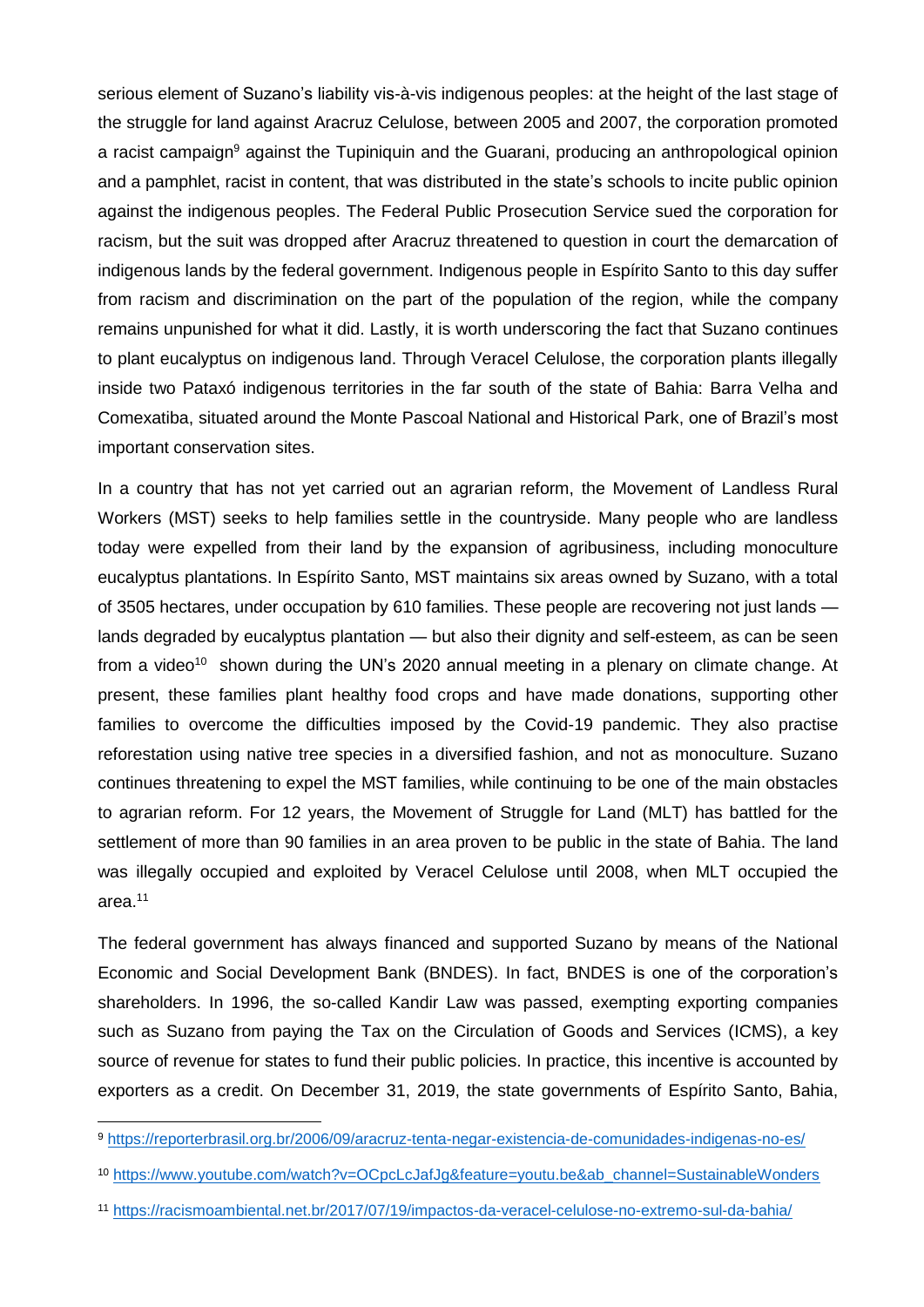Maranhão and Mato Grosso do Sul together owed Suzano R\$1.63 billion [c.US\$300 million]. Given that they claim not to be able to pay the debt, in practice these state governments are the corporation's "hostages". In order to pay part of this supposed debt, the Espírito Santo government is financing new investments by Suzano in the state by taking money from its budget to give to the corporation — money that could be invested in quality public education and health care. The precariousness of the public health system has been one of the causes of the very high number of Covid-19-related deaths in Brazil — so far, more than 143,000 people have died. Ironically, Suzano has appeared in the mainstream media as a "saviour" in these times of Covid-19. 12

Without minimally solving its liabilities, the company continues to expand. For example, in recent years it has bought thousands of hectares of land in Espírito Santo, in Linhares municipality, a strategic region owing to the presence of water — over 60 freshwater lagoons — and its proximity to the Suzano complex of pulp factories in the municipality of Aracruz. Linhares has the best lands in the state, with major cattle ranches. The relocation of these ranchers to other regions where land is cheaper, such as in northern Brazil, implies an indirect risk of deforestation. Suzano's expansion project in Espírito Santo also affects the municipality with most eucalyptus in the state: Conceição da Barra. There, the corporation, together with the state government, seeks to obtain a license to expand eucalyptus plantation right in the middle of the pandemic, despite strong local resistance from the authorities and civil society. The following data explain the resistance: with 61,000 hectares of eucalyptus planted on 62% of the municipality's arable land, the plantations create, as well as environmental degradation, a mere 71 jobs. In comparison, the municipality's five agrarian reform settlements have 2700 hectares and generate incomes for 240 families that produce healthy food.<sup>13</sup>

Many other impacts tend to be omitted. For example, large areas of monoculture plantation, where nobody lives, mean insecurity and generate fear in neighbouring communities, especially among women. Where monoculture plantations expand, the most silenced and invisible impacts also expand: violence against women, harassment and sexual abuse. Another impact is the use of agro-chemicals, and the main ones are highly toxic: the herbicide Roundup (glyphosate)<sup>14</sup> and the ant-killer sulfluramid.<sup>15</sup> Suzano has already been denounced for aerial spraying of agro-

<sup>1</sup> <sup>12</sup> [https://fase.org.br/wp-content/uploads/2020/07/A-farsa-das-doa%C3%A7%C3%B5es-no-combate-](https://fase.org.br/wp-content/uploads/2020/07/A-farsa-das-doa%C3%A7%C3%B5es-no-combate-%C3%A0-Covid-19-nos-setores-de-planta%C3%A7%C3%B5es-de-monoculturas-de-%C3%A1rvores-agroneg%C3%B3cio-petr%C3%B3leo-e-minera%C3%A7%C3%A3o-no-Brasil-1.pdf) [%C3%A0-Covid-19-nos-setores-de-planta%C3%A7%C3%B5es-de-monoculturas-de-%C3%A1rvores](https://fase.org.br/wp-content/uploads/2020/07/A-farsa-das-doa%C3%A7%C3%B5es-no-combate-%C3%A0-Covid-19-nos-setores-de-planta%C3%A7%C3%B5es-de-monoculturas-de-%C3%A1rvores-agroneg%C3%B3cio-petr%C3%B3leo-e-minera%C3%A7%C3%A3o-no-Brasil-1.pdf)[agroneg%C3%B3cio-petr%C3%B3leo-e-minera%C3%A7%C3%A3o-no-Brasil-1.pdf](https://fase.org.br/wp-content/uploads/2020/07/A-farsa-das-doa%C3%A7%C3%B5es-no-combate-%C3%A0-Covid-19-nos-setores-de-planta%C3%A7%C3%B5es-de-monoculturas-de-%C3%A1rvores-agroneg%C3%B3cio-petr%C3%B3leo-e-minera%C3%A7%C3%A3o-no-Brasil-1.pdf)

<sup>13</sup> <https://www.seculodiario.com.br/meio-ambiente/suzano-quer-ampliar-eucalipto-em-conceicao-da-barra>

<sup>14</sup> [https://wrm.org.uy/pt/acoes-e-campanhas/nao-a-monsanto-nao-aos-venenos-as-plantacoes-industriais](https://wrm.org.uy/pt/acoes-e-campanhas/nao-a-monsanto-nao-aos-venenos-as-plantacoes-industriais-de-arvores-e-os-agrotoxicos/#:~:text=Seu%20famoso%20produto%20Roundup%2C%20a,ou%20afetar%20a%20%C3%A1rvore%20cultivada)[de-arvores-e-os-](https://wrm.org.uy/pt/acoes-e-campanhas/nao-a-monsanto-nao-aos-venenos-as-plantacoes-industriais-de-arvores-e-os-agrotoxicos/#:~:text=Seu%20famoso%20produto%20Roundup%2C%20a,ou%20afetar%20a%20%C3%A1rvore%20cultivada)

[agrotoxicos/#:~:text=Seu%20famoso%20produto%20Roundup%2C%20a,ou%20afetar%20a%20%C3%A1r](https://wrm.org.uy/pt/acoes-e-campanhas/nao-a-monsanto-nao-aos-venenos-as-plantacoes-industriais-de-arvores-e-os-agrotoxicos/#:~:text=Seu%20famoso%20produto%20Roundup%2C%20a,ou%20afetar%20a%20%C3%A1rvore%20cultivada) [vore%20cultivada,](https://wrm.org.uy/pt/acoes-e-campanhas/nao-a-monsanto-nao-aos-venenos-as-plantacoes-industriais-de-arvores-e-os-agrotoxicos/#:~:text=Seu%20famoso%20produto%20Roundup%2C%20a,ou%20afetar%20a%20%C3%A1rvore%20cultivada)<https://outraspalavras.net/outrasaude/agrotoxico-faz-mais-mal-do-que-se-pensava/>

<sup>15</sup> [https://wrm.org.uy/pt/artigos-do-boletim-do-wrm/secao1/o-agrotoxico-usado-nas-monoculturas-de](https://wrm.org.uy/pt/artigos-do-boletim-do-wrm/secao1/o-agrotoxico-usado-nas-monoculturas-de-arvores-que-polui-para-sempre/)[arvores-que-polui-para-sempre/](https://wrm.org.uy/pt/artigos-do-boletim-do-wrm/secao1/o-agrotoxico-usado-nas-monoculturas-de-arvores-que-polui-para-sempre/)